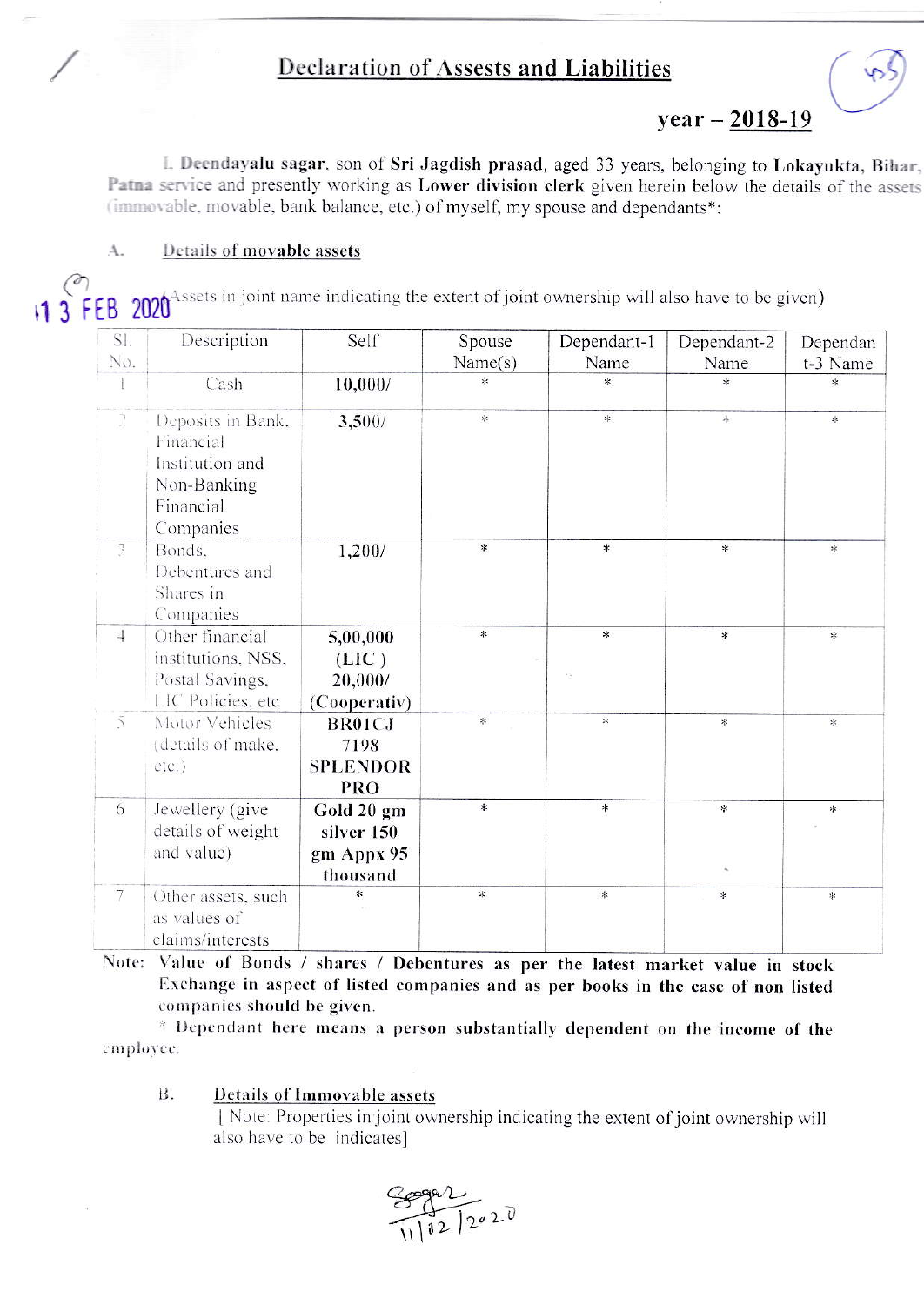| SI.<br>No<br>×      | Description                                                                                                                                        | Self                                                                                  | Spouse<br>Name(s) | Dependant-<br>1 Name | Dependant-2<br>Name | Dependan<br>t-3 Name |
|---------------------|----------------------------------------------------------------------------------------------------------------------------------------------------|---------------------------------------------------------------------------------------|-------------------|----------------------|---------------------|----------------------|
| $\mathbf{I}$        | Agricultural Land<br>$-Location(s)$<br>-Survey number( $s$ )<br>-Extent(Total<br>measurement)                                                      | *                                                                                     | *                 | $\ast$               | $\frac{1}{2}$       | 柒                    |
| $\overline{2}$      | -Current market value<br>Non-Agriculture Land<br>$-Location(s)$<br>-Survey number( $s$ )<br>-Extent(Total<br>measurement)<br>-Current market value | 600 sq feet At<br>maouza Gaza<br>chak Mahmud<br>pur Circle<br>Phulwarisharif<br>Patna | *                 | 柴                    | $\mathbb{R}^2$      | $\ddot{\ast}$        |
| 3                   | Buildings (Commercial<br>and residential)<br>$-Location(s)$<br>-Survey number(s)<br>-Extent(Total<br>measurement)<br>-Current market value         | *                                                                                     | $\frac{1}{2}$     | $\ast$               | 米                   | *                    |
| 4 <sup>1</sup><br>5 | Houses / Apartments, etc.<br>$-Location(s)$<br>-Survey number( $s$ )<br>-Extent(Total<br>measurement)<br>-Current market value                     | $*$                                                                                   | $\frac{d}{dt}$    | *                    | *                   | $\frac{1}{2}$        |
| (2)                 | Others (such as interest<br>in property<br>I give herein below the details of my lightly:                                                          | *                                                                                     | $\ast$            | 氺                    | 柒                   | 家                    |

T give herein below the details of my liabilities / overdue to public financial institutions<br>and government dues:-<br>[Note : Please give separate details for each item]

| SI.<br>N <sub>0</sub><br>(a) | <b>Example 20</b> Separate details for each item<br>Description                                      | Name & address of Bank /<br>Financial Institutions(s) /<br>Department (s) | Amount outstanding<br>as on 11-02-2020 |
|------------------------------|------------------------------------------------------------------------------------------------------|---------------------------------------------------------------------------|----------------------------------------|
|                              | (i) Loans from Banks                                                                                 | 430,000 /(SBI)<br>$30,000/-(SBI)$<br>$1,00,000$ (Cooperative)             | 2,48,833 /<br>27.819/                  |
|                              | (ii) Loans from financial institutions                                                               | 150,000 / (Bajaj Finance)<br>16,990/- Consumer Ioan                       | 78.000/<br>1.08,400/                   |
|                              | (iii) Government Dues:<br>(a) dues to department dealing with<br>government accommodation            |                                                                           | 10.618/                                |
|                              | (b) dues to departments dealing with<br>supply of water                                              | *                                                                         | 宋                                      |
|                              | (c) dues to departments dealing with<br>supply of electricity                                        | $\frac{1}{2}$                                                             | 永                                      |
|                              | (d) dues to departments dealing with<br>telephones                                                   | *                                                                         | 乐                                      |
|                              | (e) dues to departments dealing with<br>government transport (including<br>aircraft and helicopters) | $\frac{1}{2}$                                                             | 幸                                      |
|                              | (f) Other dues, if any                                                                               | 柒                                                                         | 柒                                      |